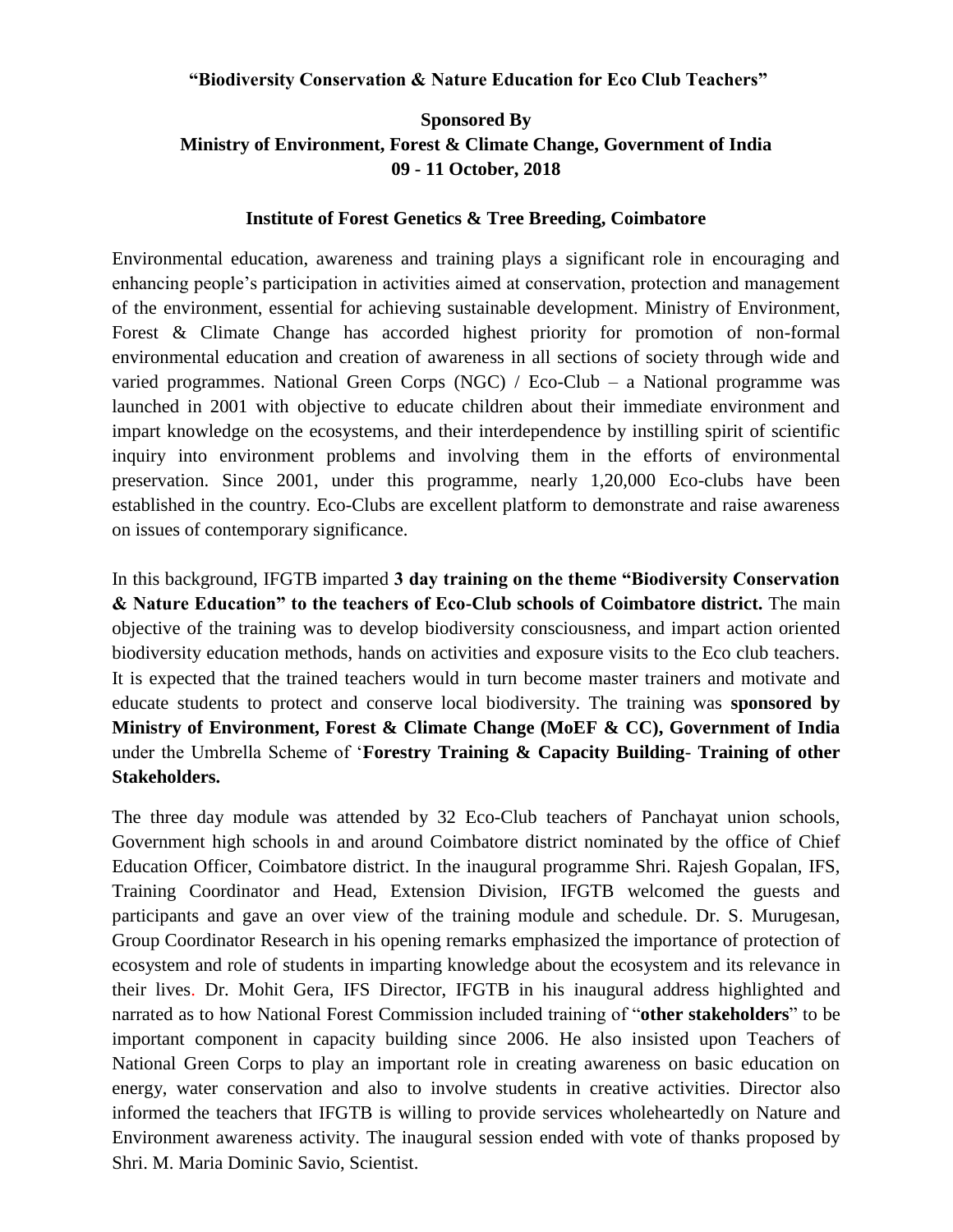The technical sessions of the training had inputs on "*Over view of biodiversity conservation in India*" by Dr. C. Kunhikannan, Scientist F, IFGTB. This session was followed by activity class on "Wetlands Biodiversity" by Dr. Goldin Quadros, Principal Scientist, SACON, Coimbatore. Dr. Quadros demonstrated the activities that could be done in wetlands in extra-curriculum of the schools. Later in the afternoon session, Dr. A. Pavendhan, President Tamil Nadu Butterfly Society delivered a lecture on "Birds & Butterflies". The participants were shown two films on biodiversity values and its importance which was moderated by Mr. Maria Dominic Savio wherein participants were allowed to come up with theme and ideas in similar ecosystem situations. New teaching methodologies in nature education were imparted through videos and films for the participants.

On the second day, an exclusive one day field trip to Baralikadu Ecotourism was organized as part of training to learn on the community initiatives in biodiversity conservation. The participants learnt on the significance of ecosystem services which help forest dwelling communities to earn additional livelihood through ecotourism initiatives. The revenue sharing model and functioning of EDC were explained by Community members and Forest Range Officer, Shri.Saravanan, Karamadai range, Coimbatore Forest Division. Additionally, Tiger estimation protocol (M-Stripes) were explained to the participants by Dr. Palanisamy, Biologist Mudumalai Tiger Reserve at Baralikadu. Some of the participants voluntarily expressed their willingness to be part of the forth coming tiger census in Coimbatore Forest Division.

On the third day, Dr. Mohit Gera, Director IFGTB delivered a talk on "Biodiversity & Climate Change" and he also showed a film on Climate Change to participants. The participants had interactive session at the end of the film. Dr. K. R. Sasidharan, Scientist F, IFGTB gave a hands on exercise for the participants on Herbarium techniques and demonstrated the methods in the Fischer"s Herbarium. Later the participants also visited Gass Forest Museum in IFGTB to learn importance of Natural History as education tool.

Smt. R. Sathy, Head Mistress, Madukarai Panchayat primary school, National Award winner for the best teacher, 2017 participated in the valedictory session on  $11<sup>th</sup>$  October 2018. Dr. Mohit Gera, IFS, Director IFGTB felicitated Smt. R. Sathy, Head Mistress, Panchayat Union Primary School, Malumichampati, Coimbatore & National Award winner for best teacher 2017 for her achievement and contribution to excellence in academic and extra-curricular activities in the school. Smt. R. Sathy also shared her experiences with all the participants on the efforts taken by her and her team in bringing visible changes in making villages open defecation free. The participants shared their memorable experiences of the training in the concluding session. A training manual on "Biodiversity Conservation & Nature Education for Eco Club Teachers" was released by Dr. Mohit Gera, IFS, Director, IFGTB. Director emphasized the need to adapt creative pedagogy and teaching methodologies for the students to make nature education more attractive to the Eco Club students. Shri. Ayyannan, Chief Education Officer and Smt. Geetha, District Education Officer graced the inaugural and valedictory session of the training respectively. Besides the manual, the participants were also given booklets on threatened Mammals and plants of India. The valedictory function ended with the distribution of certificates and vote of thanks proposed by Shri. P. Chandrasekaran, Senior Technical Officer, IFGTB.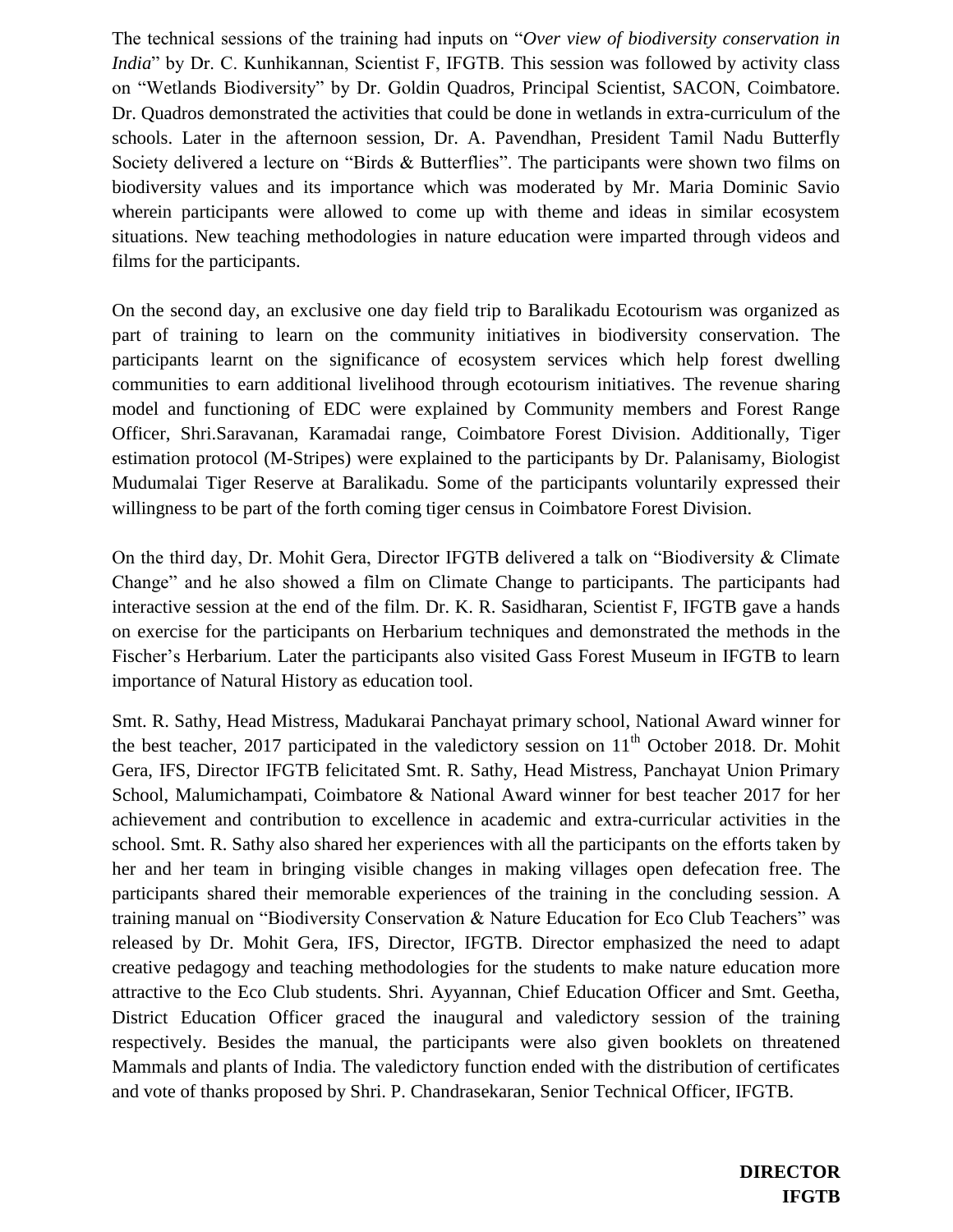



Dr. Mohit Gera, IFS, Director, IFGTB addressing the Eco club teachers

Shri. Ayyanan, Chief Educational Officer, Coimbatore District during his address to the teachers



Activity session by Dr.Goldin Quadros, Principal Scientist, SACON, Anaikaty



Field Demonstrations at Baralikadu



Shri. Saravanan Forest Range officer, Karamadai addressing the teachers at Baralikadu Eco tourism



Field trip to Baralikadu Eco tourism